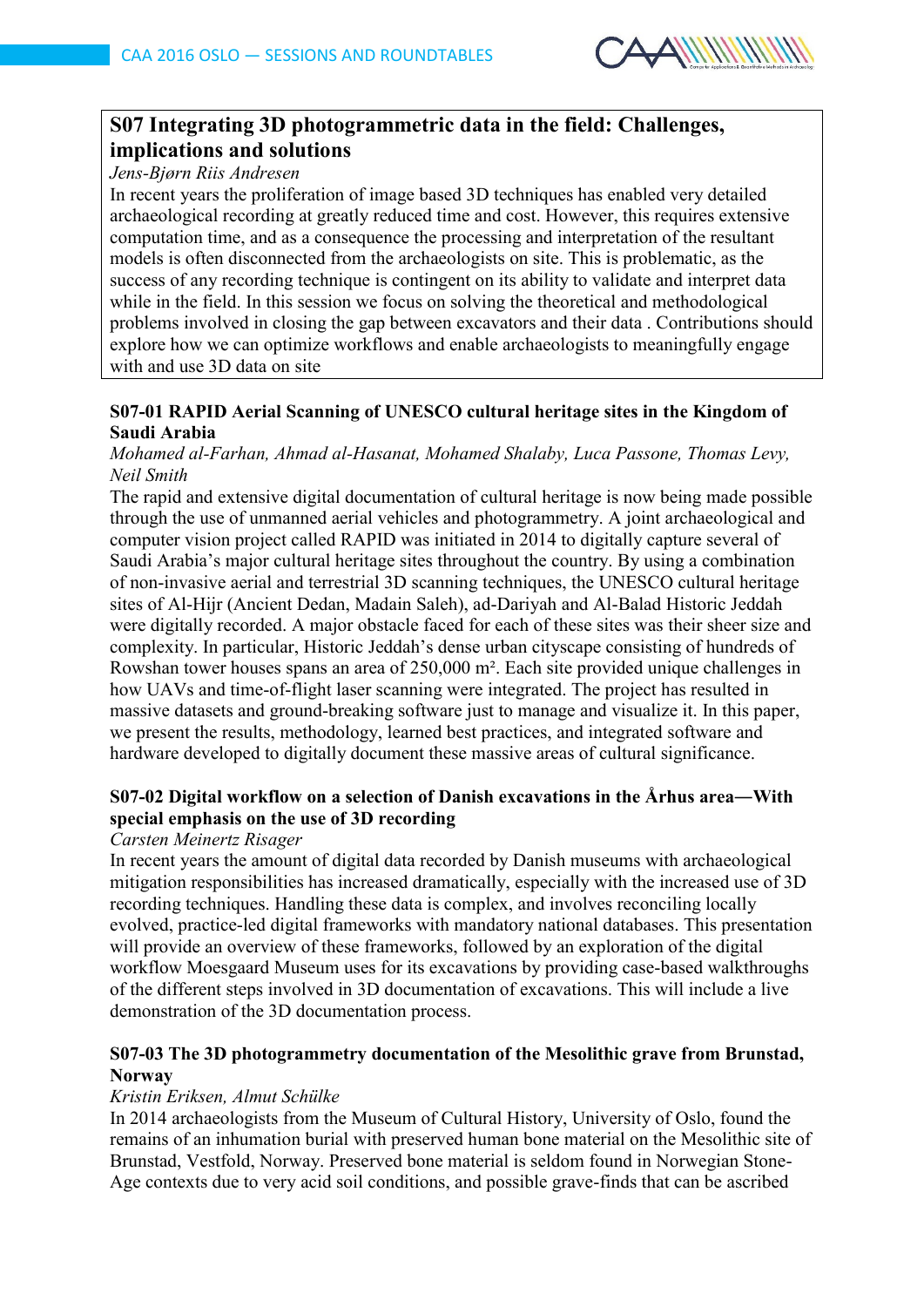

the Mesolithic period are rare. Thus the documentation of the grave was of special importance. The grave was unearthed in several blocks for excavation in the laboratory. 3Dphotogrammetry was used to document the situation in the field, but also under later excavation in the laboratory, where each block was singularly documented. The aim was to later compile the different datasets to reconstruct the components of the burial. We used the software Agisoft Photoscan and ArcScene for 3D-modelling and processing. In the talk we will focus on the challenges of documenting this find and the search for practicable solutions. This involves the excavation, documentation and preservation work in the lab. We will describe the workstation that was used for a well-functioning co-operation and work-flow between the osteo-archaeologist, conservator, and the GIS-expert. Several challenges will be pointed out, like the poor condition of the skeletal material, and the fact that the burial due to several reasons had to be split into several blocks before it could put together again digitally. We will also show how 3D photogrammetric data can contribute to the understanding and interpretation of the burial.

### **S07-04 Using 3D photogrammetry in the field: An example from Kvåle Sogndal, Norway** *Cecilia Falkendal, Ingebjørg Njos Storvik, Kevin Wooldridge*

During a small excavation project at  $Kv$   $\widehat{\text{N}}$  Sogndal in the Spring of 2015, archaeologists from the Universitetsmuseet i Bergen used a pole camera and Agisoft Photoscan 'structure through motion' software as a tool for basic site data capture. This was utilised along with the Intrasis archaeological GIS programme to record a complicated structural sequence of medieval and later buildings, associated with a possible church and later forming part of a farm complex. Processing of the geo- referenced 3-D orthoimages was achieved on site by the excavation team and the results used for the detailed recording of the structures and as the annotated record for entry into the site GIS. The geo- referenced orthoimages served as the basic on-site horizontal site plan and also the vertical profile record. This paper will detail the methodology used for the initial data capture and on-site processing and the practical applications of onsite 3-D imaging.

### **S07-05 Supercomputing at the trench edge: Expediting image based 3D recoding**

#### *David Stott, Matteo Pilati, Carsten Meinertz Risager, Peter Jensen, Casper Skaaning Andersen, Jens-Bjørn Riis Andresen*

Image-based 3D reconstruction with Structure From Motion (SFM) techniques are increasingly used for documenting archaeological excavations. They afford an inexpensive means of recording accurate, detailed spatial and radiometric data, but there are a number of challenges presented by these methods. Foremost among these is the time it takes to produce a finished model. Due to the computationally intensive nature of these techniques processing often takes hours to complete. This is problematic, as archaeological excavation is by its nature a destructive practice where success is contingent on the quality of the record. Validating and interpreting these data in the field, while the subject still exists is essential. Thus, rapidly processing the models and making them available to archaeologists as they excavate is of crucial importance.

In this presentation we demonstrate how the process of model generation can be expedited to occur in near real-time, from the field. This is achieved using three approaches. First, by remotely processing the images over a 4G mobile internet connection to the High Performance Computing (HPC) cluster at DeIC Abacus 2.0 we can dramatically increase the computational power available on site. Second, we examine the effect different parameters have on processing speed and quality of the finished model. Third, we argue that data transfer and processing time can be further optimised by appropriately constraining image size to the scale of the objects being recorded.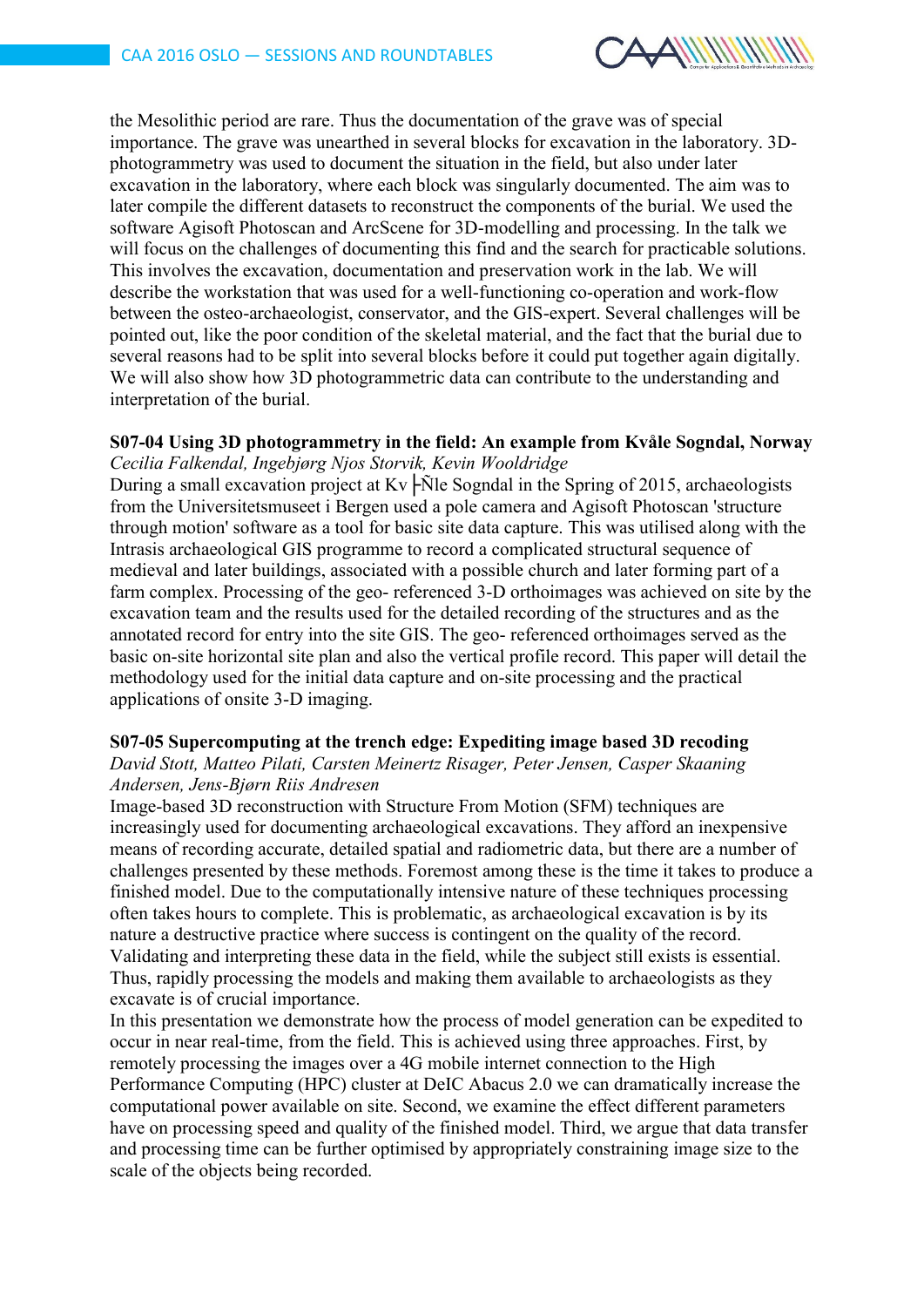

### **S07-06 Creation of an Early 19th century Siberian ship 3D model**

*Andrei A. Pushkarev, Olga V. Zaytсeva, Mikhail V. Vavulin, Anna Y. Skorobogatova* The Northeast Passage played a great role in the colonization of Siberia. However, we know almost nothing about design and specific features of Russian ships of the 17th–19th centuries that sailed through the Northeast Passage and gave rise to the very first Russian settlements on the Ob river. Due to the absence of drawings and the inadequacy of written sources, dependable reconstruction of historic vessels is virtually impossible if no archaeological data is used.

Archaeological investigation of a 19-century wooden ship was performed in 2015 on the bank of Kiryas, an arm of the Ob river. At the moment, this is the only large wooden ship in Siberia explored using archaeological methods. Another unique feature of the ship is its almost undamaged condition, which will ultimately allow for complete reconstruction.

The flat-bottomed ship measures 34 x 7 x 1,7 m. The planks of the bottom and the side slopes are connected with more than 50 frames made of stump wood.

In order to save as much information about the unique discovery as possible, a computer reconstruction project was developed. The first stage was launched in September 2015 and included two types of surveying:

1) Digital orthophotography of the ship location. The photos were made using Octocopter UAV Zala 421-22 and Sony RX1 camera.

2) High-precision digital photogrammetry of the wooden ship. Surveying was performed using Nikon D800 digital photo camera. The resulting photos were then processed with Agisoft Photoscan software. The works performed provided for:

- An overview ship location 3D model, 10 cm resolution;
- A textured ship 3D model, 0,4 cm resolution. In the course of works, the following new techniques were used:
- Overlapping of land survey data and UAV images;
- Survey of ill-lit areas:
- Combining images of individual ship parts into a whole model;
- Reconstruction of the missing ship elements using photos from earlier years.

### **S07-07 3D spatial analysis: Beyond extrusion and sectioning**

*Martijn van Leusen, Gary Nobles*

Over the last 5 years, the fields of 3D archaeological data capture and visualisation have seen a quick development, both in terms of the technology involved (hardware and software) and in the numbers of groups involved and conference papers and articles produced. A similar development has been ongoing in many neighbouring disciplines. This paper, after briefly setting out the current state of the field, focuses on future needs and current limitations to the analytical use of 3D data in archaeology. It then sets out a proposal for an R&D agenda that aims to achieve mature 3D spatial analytical (GIS) functionality within 5 years.

# **S07-08 Enhancing evidence and re-evaluating interpretations with 3DGIS and imagebased 3D replicas: The case of Borggade (Denmark)**

#### *Matteo Pilati*

This paper illustrates a 3DGIS solution for the integration of image-based 3D recording in the investigation process at the medieval site of Borggade (Denmark). This experience reveals some methodological strengths and theoretical implications of using accurate and detailed 3D replicas of archaeological contexts for the managing of information in the field. Thanks to the reliance on a powerful offsite processing computer and a 4G data transfer connection, it has been possible to dispose of 3D replicas of the documentation surfaces and document them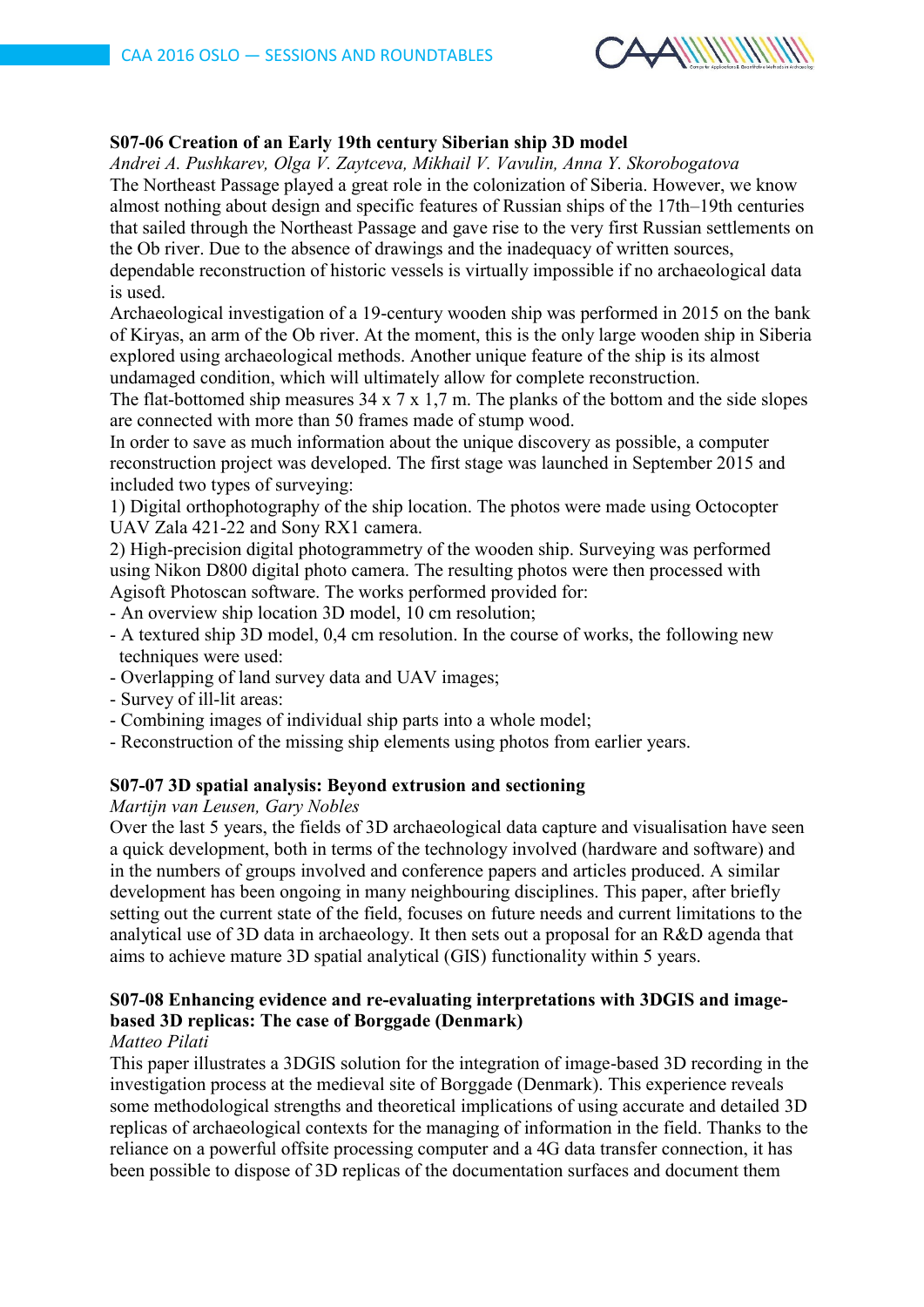

contextually to the excavation process. An entire library of over 150 replicas could be visualized and databased in ESRI's ArcScene, reproducing documentation surfaces (plans and sections) the way they were shaped, perceived and initially interpreted by the archaeologists in the field. Furthermore, 3DGIS poses the archaeologist also in the position of representing, thus analyzing, the site as it never had existed in reality: the replicas can indeed be rearranged according analytical needs. As concluding remarks, given the accuracy and detail of true-toreality 3D replicas their implementation can deliver a great amount of information about the site's structure and the onsite interpretation work; integrated in a 3DGIS environment, this information enhances the evidential and analytical value of documentation, promoting processes of data validation and re-evaluation of interpretations.

### **S07-09 In the fields and on the screens. 3D documentation for the excavations at Paphos Agora, Cyprus**

#### *Kasper Jan Hanus, Łukasz Miszk, Wojciech Ostrowski, Weronika Winiarska*

Paphos Agora Project's fieldwork revolve around (currently) four trenches. The nature of excavations at ancient classical city makes the documentation extremely challenging task due to vast quantity of unearthed portable antiquities, mostly pottery shreds and complicated stratigraphical relations of the architecture. There are some universal requirements for the field documentation: it should be as close to "the reality" as possible, yet the recording process can not be too time consuming. Furthermore, acknowledging the digital revolution in archaeology, the documentation shall be easily transferable to GIS software. Thus, in order to og "beyond" the limitations of drawing documentation we have decided to test the utility of close range photogrammetry while documenting successive stratigraphic lots. This approach was tested during the excavations at the site of Paphos, Western Cyprus.

The following pipeline was implemented: archaeological exploration - digital documentation field interpretation. This workflow proved to be both accurate and time effective. Achieved accuracy of the models made out of close range photogrammetry were accurate enough to be directly imported to GIS software, furthermore the quickness of this method resolved the problem of the "bottleneck" - as usually drawing documentation is quite time consuming. 2D (ortophotoplans) and 2.5D (DEMs) documentation of every excavation lot was uploaded into GIS database, creating the base for further interpretation. As well the interpretation process can be supported by creation of textured 3D models of the trench, that could be prepared for every stage of the excavations. This integrated approach is in our opinion a powerful tool to create a digital representation of the archaeological site for documentation and interpretation purposes.

# **S07-10 Closing a gap with simple toy. How using a tablet affected documentation workflow on the Rozprza ring-fort excavation**

#### *Jerzy Sikora, Piotr Kittel*

The use of digital documentation, including image-based 3D techniques allows to reduce the role of traditional and time-consuming manual drawings. However it significantly shortens the process of obtaining data in the field, it also need long time for digital processing of images. In fact, this situation is nothing new. Older researchers probably still remember that similar challenges were connected with a traditional archaeological photography of pre-digital era.

During the excavation on the medieval ring-fort and motte in Rozprza 2D and 3D photogrammetric documentation and integration of the results in GIS was widely used, eliminating traditional forms of field documentation. It was particularly important in extreme wet conditions of work in the bottom of Luciaża river valley. Popular Agisoft PhotoScan software and QGIS georepherence module as well as a set of open source graphical raster and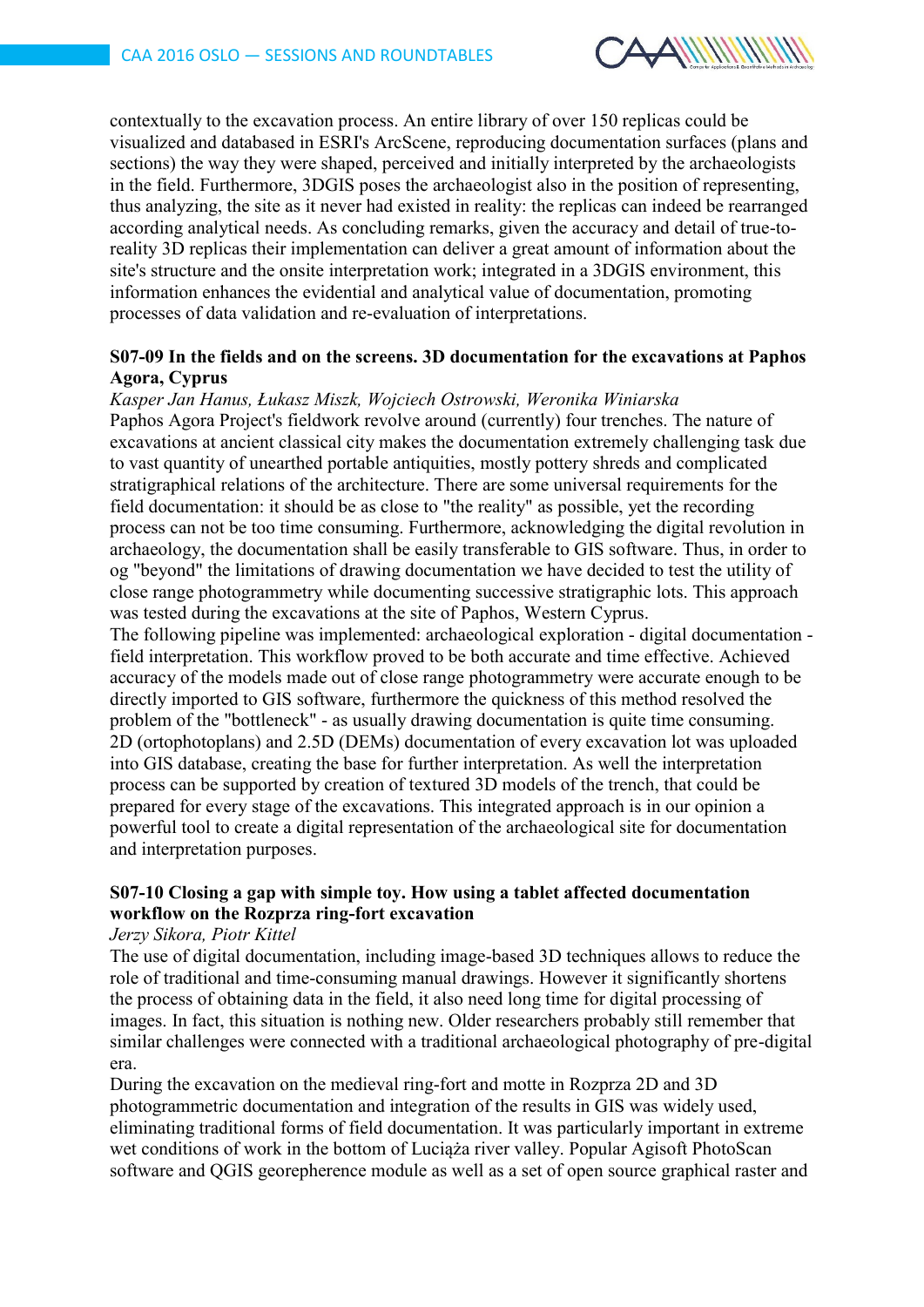

#### vector applications were used.

The key role was the appropriate organization of the field work involving the parallel excavation of several sections by limited team. As a result, it was possible to flip explorers and equipment in situations where it was necessary to suspend work in the section, until the end of documentation process.

An important facilitation was to support the process by using popular tablet on Android OS. It allowed the application of interpretation layers directly onto earlier prepared orthophotos, with direct contact with documented structures. At the same time descriptive documentation and registration of stratigraphic relationships were performed, using a custom Strati5 app, based on a spreadsheet. This way the field documentation based on 3D techniques became a series of actions implemented routinely at the completion of the exploration of the another layer or preparation of the another cross-section. Simple and cheap tablet helped to close the gap between gathering of field data and later processing and interpretations.

### **S07-11 The documentation of Neolithic flint mines―An experimentation of methods** *Åsa Berggren, Anders Gutehall*

What is the best method to document a site of numerous pits, the result of a complex sequence of digging and filling, cutting and reopening holes in the ground in search of flint during the Early Neolithic?

During an excavation of Neolithic flint mines in 2014 in the area of Södra Sallerup in Malmö, Sweden, we experimented with various methods to document the mines in plan. These methods are now being evaluated. In addition a comparison to methods used to record the mines during the decades long history of excavations in the area is also executed.

The methods used were hand drawing on paper, digital planning with GPS, orthophotography, and photogrammetry. This paper discusses the evaluation of these methods and the impact of the methods on the process of interpretation.

Archaeological documentation methods have developed quickly during the last decades, digital techniques have become increasingly accessible and affordable. The increased use of these methods affects the prerequisites of archaeological interpretation and consequently the knowledge that is produced. However, this shift is seldom problematised or analysed. The development of methods often takes place within research projects, with carefully chosen objects. However, we were able to use a choice of methods within a contract archaeology project, albeit with additional means from a research fund supporting the evaluation. The objects are typical of developer funded archaeology, not visible above ground, quite different from standing remains of architecture often regarded as suitable for research experiments of digital documentation.

In addition to adjusting the method to the recorded object, our results show that quite low tech digital solutions can go a long way towards achieving a detailed and relevant record. As each method seem to capture slightly different aspects, a combination of methods also seems preferable.

# **S07-12 Back and Forth through the contexts: 3D Geographic Information Systems in support of field documentation**

### *Nicolo' Dell'Unto, Giacomo Landeschi, Jan Apel*

The use of three-dimensional (3D) models in support of intra-site investigation activities represents an important novelty in archaeological practice. Unlike interpretative drawings, which provide a schematic and symbolic description of the site, three-dimensional models have the capacity to display the full qualities of a context immediately upon exposure, providing a high qualitative geometric description of the site at any specific time frame of the investigation activity. Among the different workflows of 3D data acquisition that have been